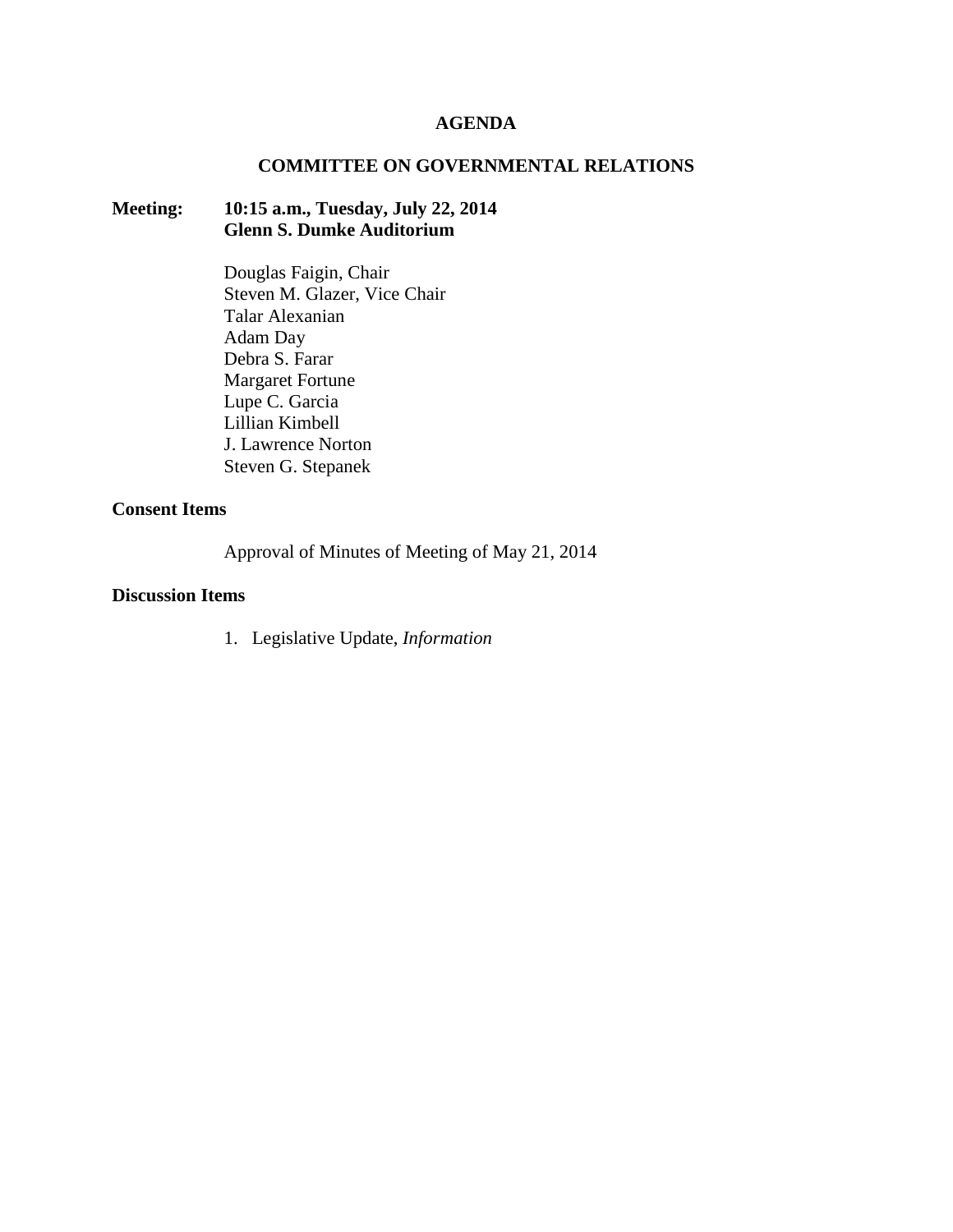## **MINUTES OF THE MEETING OF COMMITTEE ON GOVERNMENTAL RELATIONS**

**Trustees of the California State University Office of the Chancellor Glenn S. Dumke Conference Center 401 Golden Shore Long Beach, California**

**May 21, 2014**

## **Members Present**

Debra Farar, Acting Chair Adam Day Lupe C. Garcia Bob Linscheid, Chair of the Board J. Lawrence Norton Steven G. Stepanek Cipriano Vargas Timothy P. White, Chancellor

Trustee Farar called the meeting to order.

## **Approval of Minutes**

The minutes of March 26, 2014, were approved as submitted.

## **Legislative Update**

Mr. Garrett Ashley, vice chancellor for university relations and advancement, and Ms. Karen Y. Zamarripa, assistant vice chancellor for advocacy and state relations, presented this item.

Mr. Ashley reported that the California State University (CSU) leadership and partners have been to Sacramento on several occasions to advocate for the system's budget. Advocacy efforts include the CSU Legislative Advocacy Day, Engineering Advocacy Day, and the annual Joint Higher Education Advocacy Day.

Ms. Zamarripa provided an update on current bills in the state legislature and an overview of advocacy activities:

• The CSU has been successful in moving forward its sponsored legislation on the faculty trustee holdover appointment and on reporting requirement modifications, pending further action in the senate.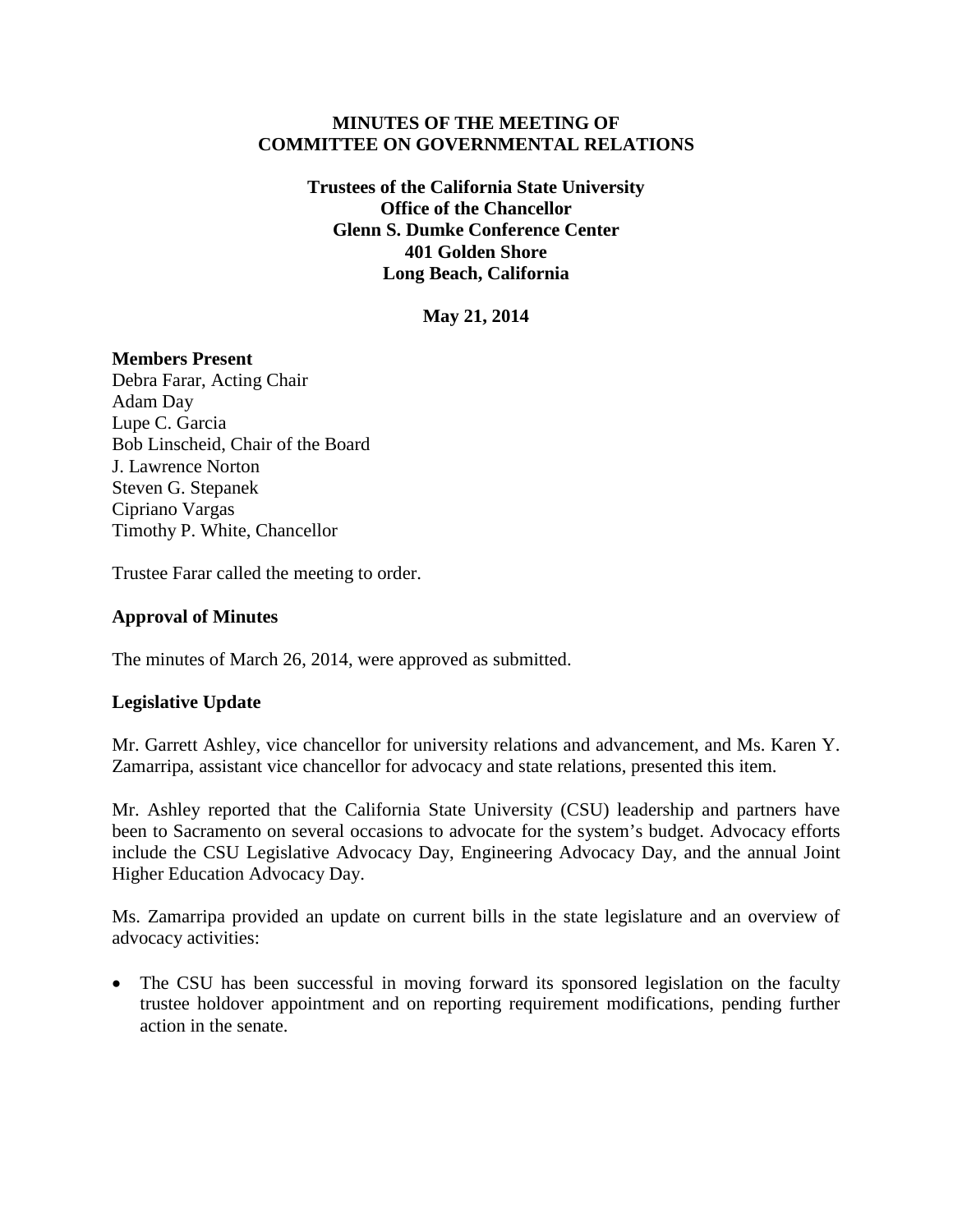Gov. Rel.

- The priority bill dealing with the winemaking programs has moved from its policy committee. The priority bill on a state-supported loan program for SB540 students is pending action in fiscal committee.
- **AB 2153 (Gray) Postsecondary Education: Course Offerings:** This bill is in response to the Bureau of State Audit report urging the CSU and the legislature to define "supplant," and is sponsored by the California Faculty Association. It would effectively prohibit any programs or courses for undergraduate students through extended education.
- **AB 2610 (Williams) California State University: Special Sessions:** Assemblymember Das Williams has an alternative measure to address the definition of "supplant" after the conclusion of the work being done by a statewide task force chaired by California State University, San Marcos President Karen Haynes and comprised of students, faculty and deans.
- **SB 943 (Beall) California State University: Personal Services Contracting:** This bill, sponsored by the California State University Employees Union, would have required the CSU to go through the State Personnel Board prior to entering into any personal service contracts. The CSU opposed this bill, which failed in the Senate Education Committee.
- **AB 2235 (Buchanan) Education Facilities: Kindergarten-University Public Education Facilities Bond of 2014:** This bill would place a general obligation bond on a future ballot, and is supported by the CSU and the K-12 community.
- **SB 850 (Block) Baccalaureate Degree Pilot Program:** This bill allows up to 15 community college districts to pilot baccalaureate degree programs under specific conditions, such as no duplication of programs already offered in the region.
- **SB 967 (De León and Jackson) Student Safety: Sexual Assault and AB 1433 (Gatto) Student Safety:** These bills deal with sexual assault programs and reporting on college campuses. These measures are consistent with current CSU policy and/or parallel pending federal requirements.

The CSU has been working closely with faculty, staff and students to advocate for the \$95 million budget request. A campaign has been developed that goes beyond traditional lobbying. As a result, seventy-eight members of the legislature and all members of the Latino Caucus have signed letters to their leadership seeking the additional support for the CSU.

Ms. Zamarripa thanked Sarah Couch and the California State Student Association for their hard work on this campaign delivering signs and posting on social media, as well as Diana Guerin and Academic Senate for their ongoing support.

2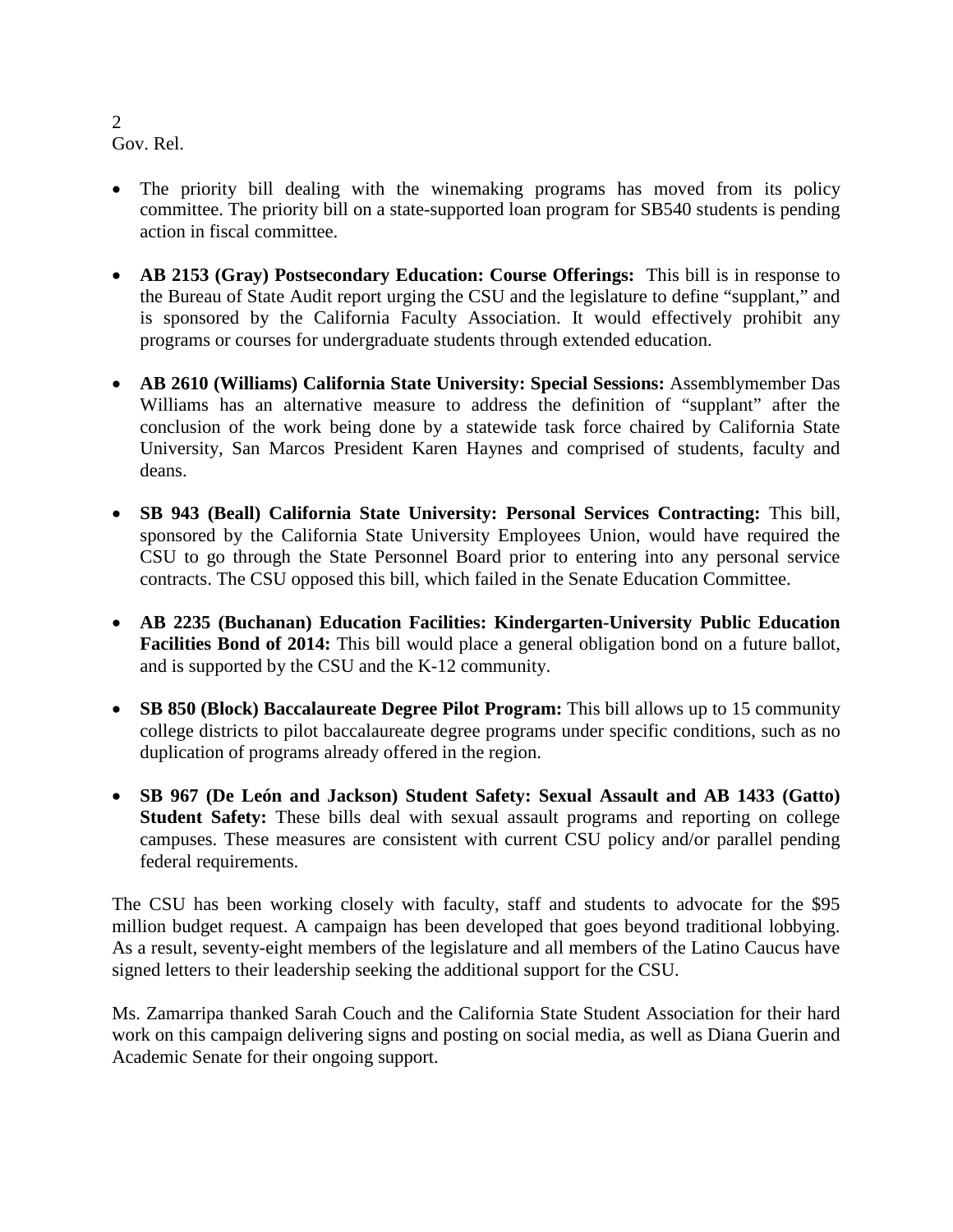#### **Information Item**

Agenda Item 1 July 22, 2014 Page 1 of 11

### **COMMITTEE ON GOVERNMENTAL RELATIONS**

## **Legislative Update**

### **Presentation By**

Garrett Ashley Vice Chancellor University Relations and Advancement

Karen Y. Zamarripa Assistant Vice Chancellor Advocacy and State Relations

#### **Summary**

This item contains an overview of key issues and legislative measures that may impact or interest the California State University (CSU). The status of each bill is current as of June 30, 2014.

#### **Background**

The legislature began summer recess on July 4 and will return in a month to finish the second year of the 2013-14 legislative session. Both houses have completed their policy review of all measures. When the legislature returns in August, bills will be heard in their respective fiscal committees and taken up on the floor of each house. Adopted measures are sent to the Governor for his final consideration. Following the conclusion of the session on August 30, members will return to their districts and likely focus on the upcoming November general election.

#### **Bonds**

The November ballot includes an \$11 billion water bond that was approved by the legislature in 2009. The CSU has an interest in this matter given the funding dedicated to applied research and workforce development. Governor Brown has urged the legislature to replace this item with a new bond measure that reduces the amount and eliminates earmarks while focusing on groundwater, storage and the Delta tunnels.

A K-12/higher education bond is also being proposed by Assembly Member Joan Buchanan given the backlogs and growing needs of all education segments. While there is tremendous support for an education bond in 2014 or 2016, it remains unclear whether Governor Brown and the legislature will be able to resolve key issues before they adjourn.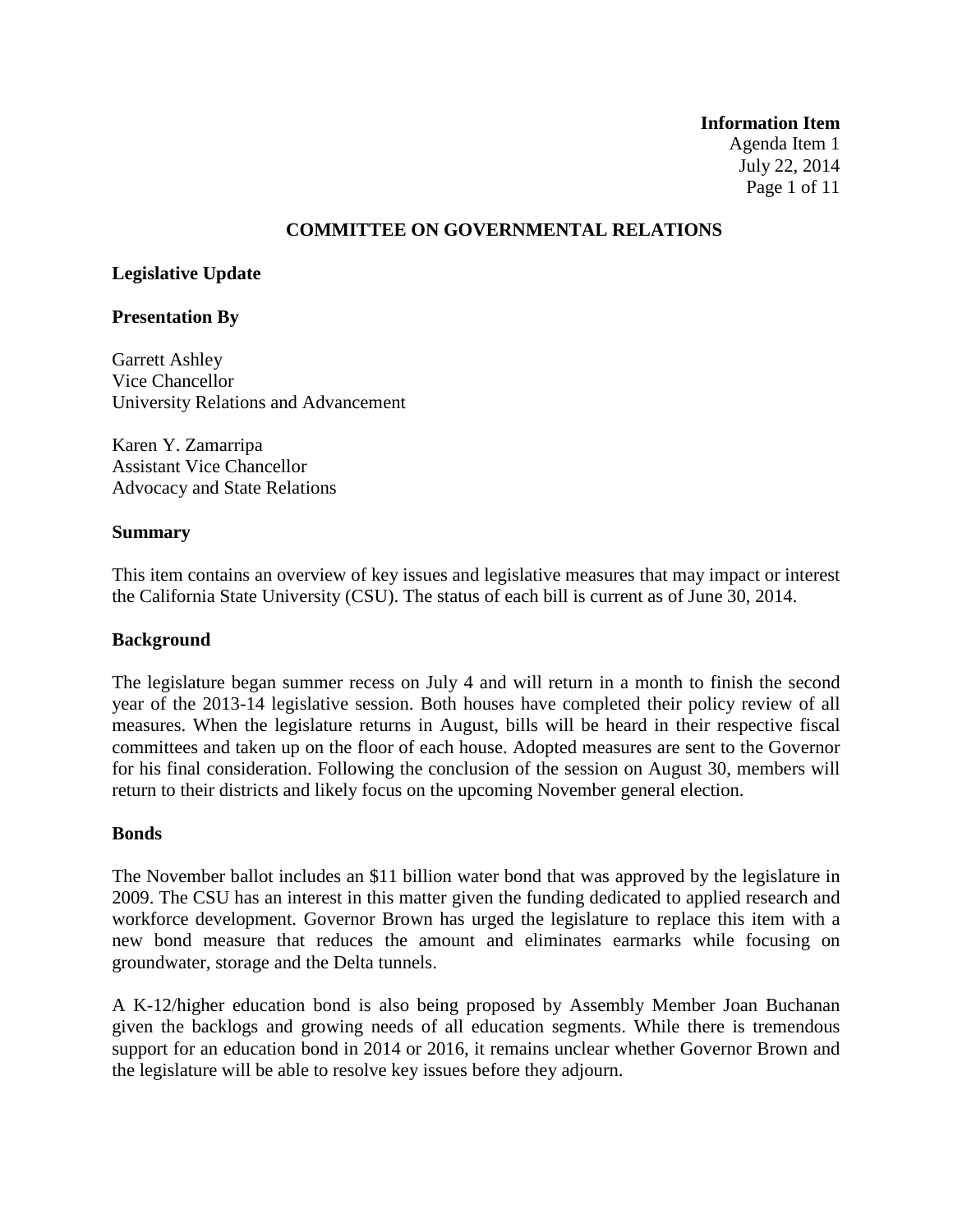Gov. Rel. Agenda Item 1 July 22, 2014 Page 2 of 11

# **Affordability and Financial Aid**

Affordability and financial aid remain trending issues, even with the tuition fee freeze for CSU and the University of California (UC). Several measures explored novel fee structures while others prohibited new or increased student campus-based fees. While these bills were not successful, elected officials continue to focus on student costs.

The measures that have been successful this year are those that deal with the Cal Grant process including increasing the awards' sizes, expanding the number of awards granted, simplifying the financial aid application or extending the period of application. All of these proposals would benefit CSU students, but the cost for these proposals has made it difficult to get them enacted.

# **Campus Safety and Climate**

Campus safety and climate were a significant issue all year as a result of devastating incidents at universities throughout the country and state. Campus sexual violence and assault came to the attention of many as a result of victims' reports from public and private institutions, pending legal action under Title IX, and renewed attention by the federal government. While no CSU campus has been targeted by the US Department of Education's review of some 55 institutions, the Joint Legislative Audit Committee (JLAC) requested the Bureau of State Audits (BSA) to investigate the matter after news reports regarding incidents at UC and private institutions in Southern California. The report was released June 24 and was the subject of a hearing in the State Capitol on June 30.

Three measures are also working through the legislative process addressing various aspects of this important issue. The CSU agrees overall with the measures introduced, which mirror or strengthen existing and newly established policies on the matter.

Assembly Speaker Emeritus John Perez created a select committee to look at campus climate in response to a hate crime incident at San Jose State University. The committee report anticipated this summer is expected to address the role of ethnic studies programs on our college campuses, training of campus personnel and students regarding discrimination and hate crimes, and the diversity of university faculty and staff.

## **Board of Trustees Sponsored Legislation**

**AB 2324 (Williams) Faculty-Trustee Holdover Appointment:** This proposal allows a current faculty trustee a holdover period pending reappointment or new appointment by the Governor so that there is no interruption in representation on the board.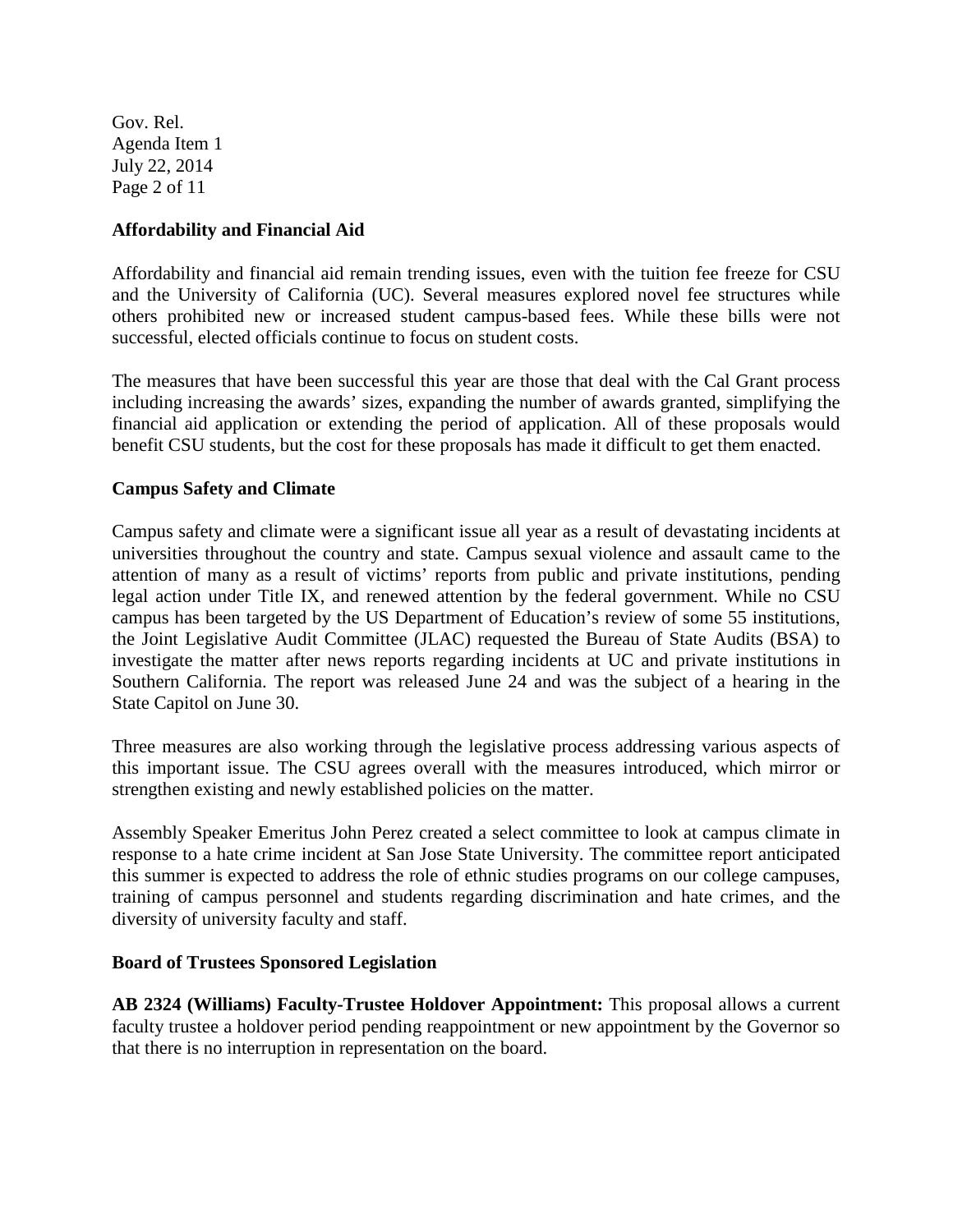Gov. Rel. Agenda Item 1 July 22, 2014 Page 3 of 11

STATUS: The bill passed the Senate Appropriations Committee and will now move onto the Senate Floor. We expect it to move across the Governor's desk long before the legislature adjourns.

**AB 2736 (Committee on Higher Education) Postsecondary Education: California State University:** This bill was as amended to authorize the Board of Trustees to implement a statewide voluntary fee for the California State Students Association (CSSA). The other three provisions deal with minor reporting changes for the system.

## **Priority Bills**

**AB 1989 (Chesbro) Underage Drinkers: Students in Winemaking and Brewery Science Programs:** This measure is co-sponsored with the UC and creates a narrow exception to the current Alcoholic Beverage Control Act related to the consumption of alcohol by underage persons. The bill allows CSU and the UC students, who are at least 18 years of age and enrolled in an enology degree granting program, such as at Cal Poly SLO and Fresno State, to taste, but not consume, wine for educational purposes.

| <b>CSU POSITION:</b> | SUPPORT/SPONSOR                                                          |
|----------------------|--------------------------------------------------------------------------|
| <b>STATUS:</b>       | The bill is pending action on the Senate Floor and then will move to the |
|                      | Governor's desk.                                                         |

**AB 2610 (Williams) California State University: Special Sessions:** The bill was amended at the request of the CSU to implement the definition of "supplant" that was crafted by the Extended Education Task Force appointed by Chancellor White earlier this year. The legislature had concerns that the task force definition was too broad as reflected by the Senate Education Committee Chair, Carol Liu, and her staff where the bill was heard on July 26. The committee also believed that the definition proposed by the California Faculty Association (CFA) in AB 2153 was too restrictive.

After days of negotiation between the committee and CSU, AB 2610 now establishes a definition of "supplant" that: 1) responds to the California State Auditor's recommendation that the legislature adopt a "supplant" definition; 2) provides clear guidance to the CSU about what supplanting is and is not, and; 3) allows extended education to continue to meet the needs of students and the workforce. The bill also requires annual reporting to the Board of Trustees on FTEs undergraduate enrollment in state-support, self-support and the number of matriculated state-supported students enrolling in self-support courses during the academic year.

STATUS: The bill passed unanimously in the Senate Education Committee this week and will be heard in Senate Appropriations the first part of August.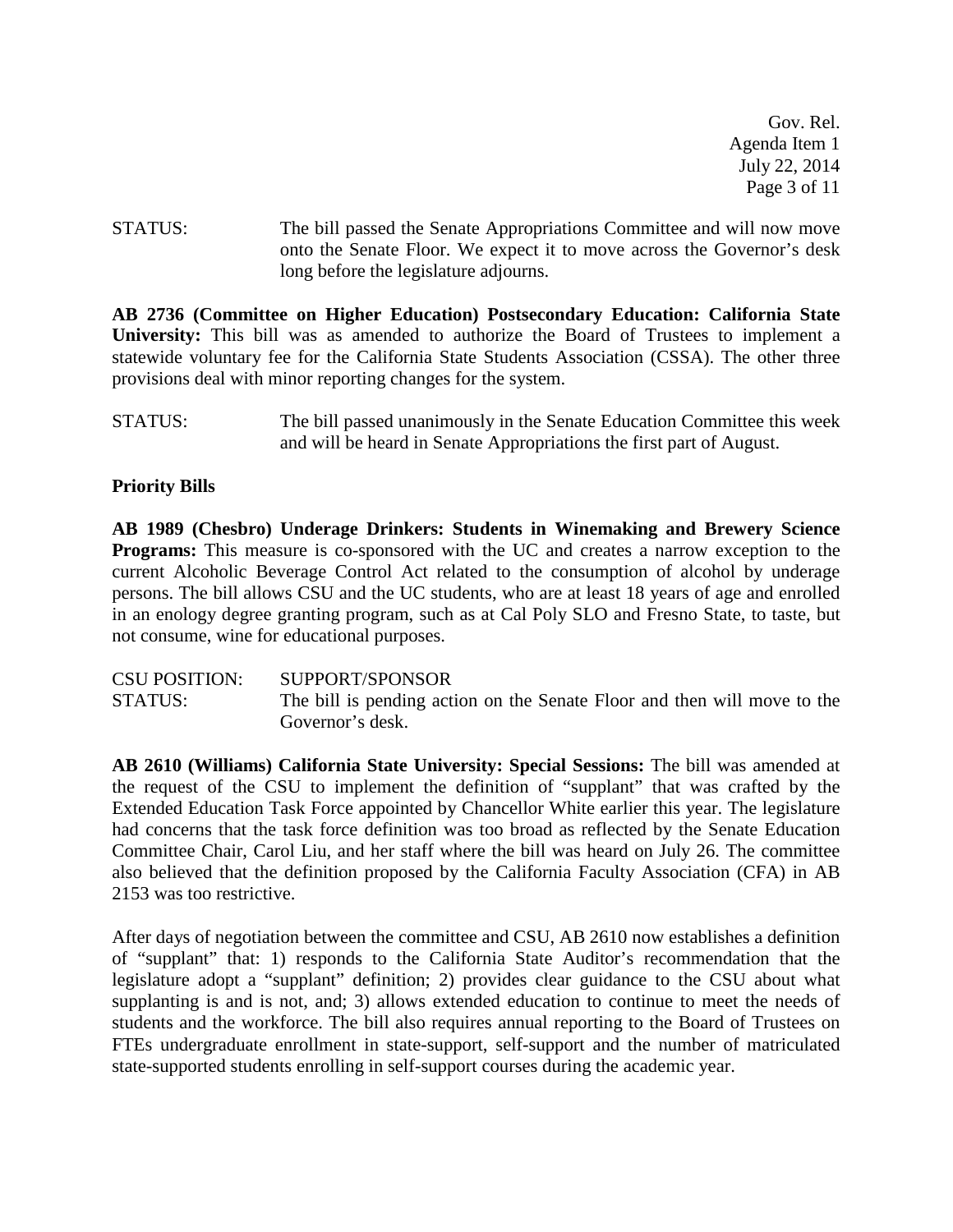Gov. Rel. Agenda Item 1 July 22, 2014 Page 4 of 11

There are a few remaining issues that the committee and CSU expect to resolve in the Appropriations Committee in August.

CSU POSITION: SUPPORT STATUS: This bill was passed unanimously by the Senate Education Committee and will be considered next in the Appropriations Committee when the legislature returns from summer recess.

**SB 1210 (Lara) Postsecondary Education: California Student Education Access Loan Program:** This bill is co-sponsored with UC, would establish the Dream Loan Program to serve CSU and UC students who meet the AB 540/130/131 eligibility criteria, but lack access to federal student loans. Students would qualify for up to \$4,000 in loans per academic year under a financial partnership between the state and participating institutions.

| <b>CSU POSITION:</b> | SUPPORT/SPONSOR                                                    |
|----------------------|--------------------------------------------------------------------|
| <b>STATUS:</b>       | This measure passed out of the Assembly Higher Education Committee |
|                      | and will be heard next in the Assembly Appropriations Committee.   |

## **Other Legislation of Interest**

**AB 46 (Pan) California State University: Online Education:** This proposal requires extensive data collection regarding university resources used by faculty and staff associated with educational programming vendor contracts. The CFA sponsored this measure in response to the Udacity contract with San Jose State University. The CSU offered amendments to provide *readily available* data that results from such agreements and would make it available at the request of the Academic Senate. This is consistent with CFA's intent to get information to assess the success of online courses. To date, CFA has rejected the most critical amendment – to remove language that would require CSU to track and report not only student outcomes from online courses, but also student use of university resources related to such courses.

CSU POSITION: OPPOSE UNLESS AMENDED STATUS: The bill will be considered in the Senate Appropriations Committee in August. We estimate at least \$400,000 in new costs for the CSU before we calculate the impact of the provision regarding tracking of student use of university resources.

**AB 736 (Fox) California State University: Antelope Valley:** This bill authorizes the CSU to do a feasibility study for a free-standing off-campus center at Antelope Valley. We have estimated costs of up to \$600,000 for the study to do physical, academic and environmental planning and traffic components. This has been a long-standing issue for the community given its distance from CSU Bakersfield. The author is one of the two Democrat incumbents targeted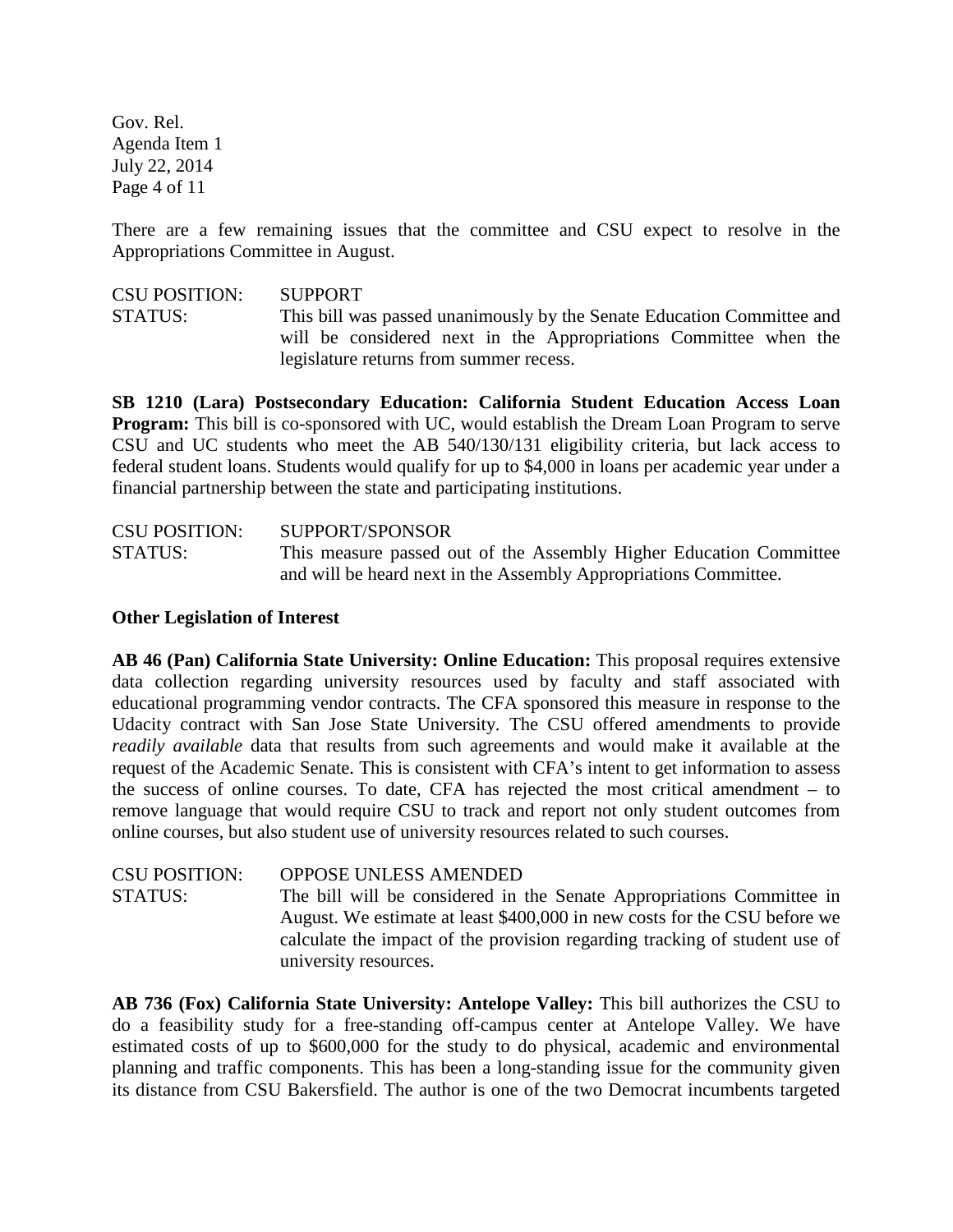Gov. Rel. Agenda Item 1 July 22, 2014 Page 5 of 11

in the upcoming fall election. As amended in the Senate Education Committee this week, the CSU is not required to move ahead on the study unless and until non-state sources have been retained to cover costs. The bill requires funding to be derived solely from non-state sources.

CSU POSITION: NO OFFICIAL POSITION STATUS: The bill will be heard in the Senate Appropriations Committee in early August.

**AB 938 (Weber) Public Postsecondary Education: Fees:** This bill was amended in late June to prohibit any new Student Success Fees or increases to existing ones without a vote of the student body.

CSU POSITION: NONE STATUS: The bill was further amended in the Senate Education Committee to state that the CSU will ensure that low-income students receive financial aid to cover these mandatory fees. The bill will be heard next in the Senate Appropriations Committee in August.

**AB 1348 (J. Perez) Postsecondary Education: California Higher Education Authority:** This proposal creates a new higher education coordinating body that includes oversight for public and all private colleges and universities. The governing body consists of nine public members appointed by the Governor, Assembly Speaker and the Senate Rules Committee as well as a student representative from each segment. The bill excludes segmental representatives from the board unlike the California Postsecondary Education Commission (CPEC) which was closed after the Governor deleted all funding several years ago.

CSU POSITION: CONCERNS STATUS: The bill passed in the Senate Education Committee last week following nine months of discussions with the Speaker's staff about our suggestions and concerns. In deference to the Speaker Emeritus, we took the unusual step of expressing concerns about the lack of segmental representation on the governing board. UC and the California Community Colleges (CCC) shared our concerns. The bill will be heard in the Senate Appropriations Committee later this summer but there is no funding in the measure or budget to implement it.

**AB 1433 (Gatto) Student Safety:** This measure require any sexual or violent crime reported to campus police be immediately disclosed to a local public law enforcement agency which has a Memorandum of Understanding with the campus, if the victim agrees to the release of such information. Campuses will continue to serve as the lead agency for investigation of the crime. It also requires that any sexual assault or hate crime that takes place on or near a campus be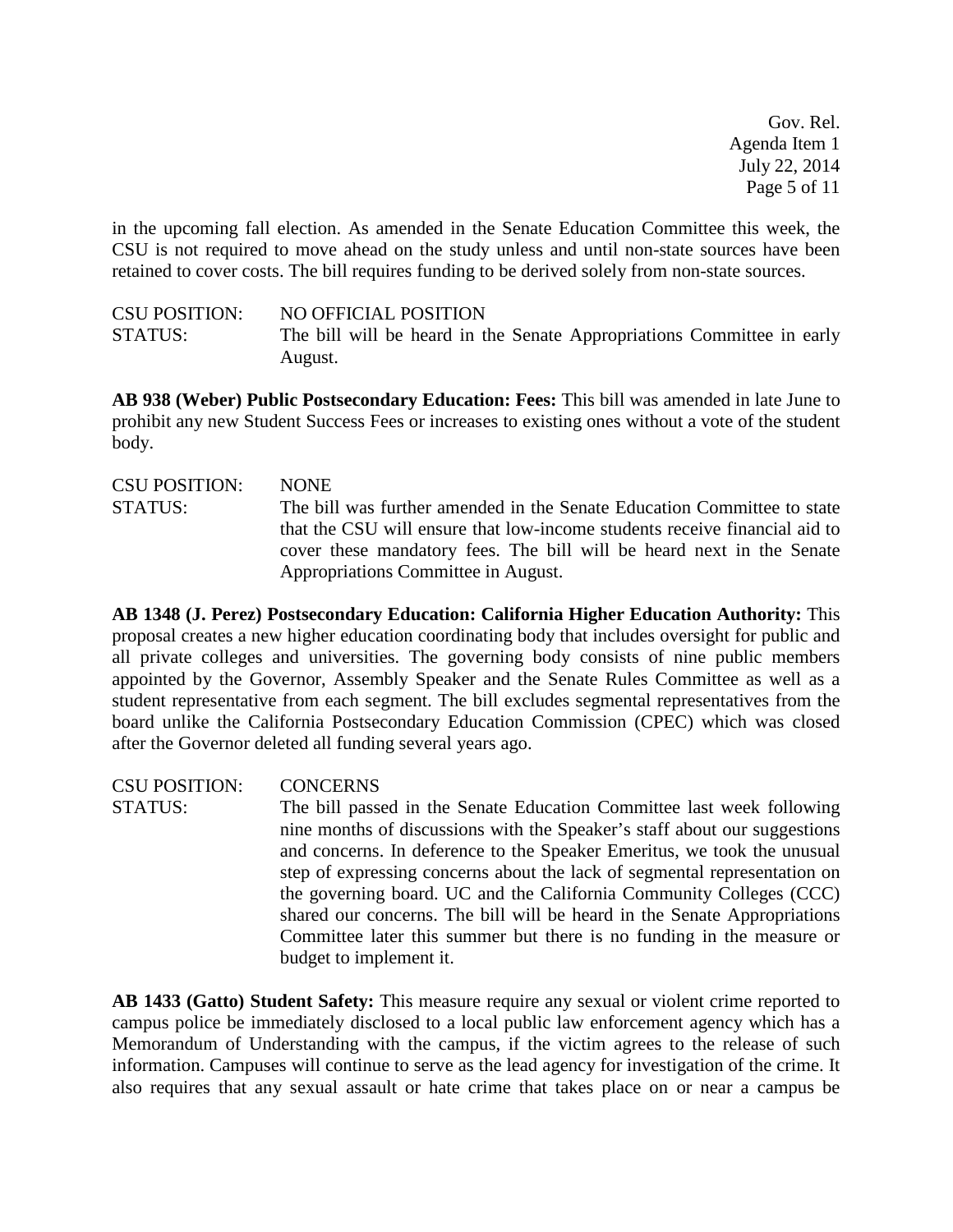Gov. Rel. Agenda Item 1 July 22, 2014 Page 6 of 11

reported to the campus law enforcement by the campus security authority, consistent with the Clery Act.

CSU POSITION: SUPPORT STATUS: The bill was placed on the Senate Education's consent file and will be heard in the Senate Appropriations Committee on June 30.

**AB 1451 (Holden) Concurrent Enrollment in Secondary School and Community College:** This bill expands opportunities for high school students to dual enroll at local community colleges. The CSU has supported the bill as a partner to the CCC as well as to give students another way to progress to their degree. The CSU believes that concurrent enrollment supports students on their pathway from high school to community colleges and ultimately the CSU – all of which have a positive impact on college affordability, access and completion.

CSU POSITION: SUPPORT STATUS: The bill passed in the Senate Education Committee and will be heard by the Senate Appropriations Committee in August.

**AB 1456 (Jones-Sawyer) Higher Education: Tuition and Fees: Pilot Program:** This proposal directs the California Student Aid Commission (CSAC) and the Legislative Analyst Office (LAO) to study a pilot program where students are not charged tuition fees or housing costs, but rather commit to pay a percentage of their salary back to the institution post-graduation. It asks for four campuses to be identified as participants (one from each public segment and one nonprofit, spread evenly across the state), but does not guarantee funding for the backfill of lost revenue.

CSU POSITION: NO OFFICIAL POSITION STATUS: This measure was approved by the Assembly and is now in the Senate Rules Committee but was never referred to a policy committee. As the measure is keyed fiscal and does not have an urgency clause, the bill is dead.

**AB 1549 (Rendon) Postsecondary Education: Equity in Higher Education Act:** This proposal requires higher education institutions to post their policies on sexual assault on their websites. It is understood that the author, who requested the BSA report on sexual assaults, will amend the bill to implement recommendations of the final report.

CSU POSITION: WATCH

STATUS: The bill passed in the Senate Education Committee and is headed to the Senate Appropriations Committee in August.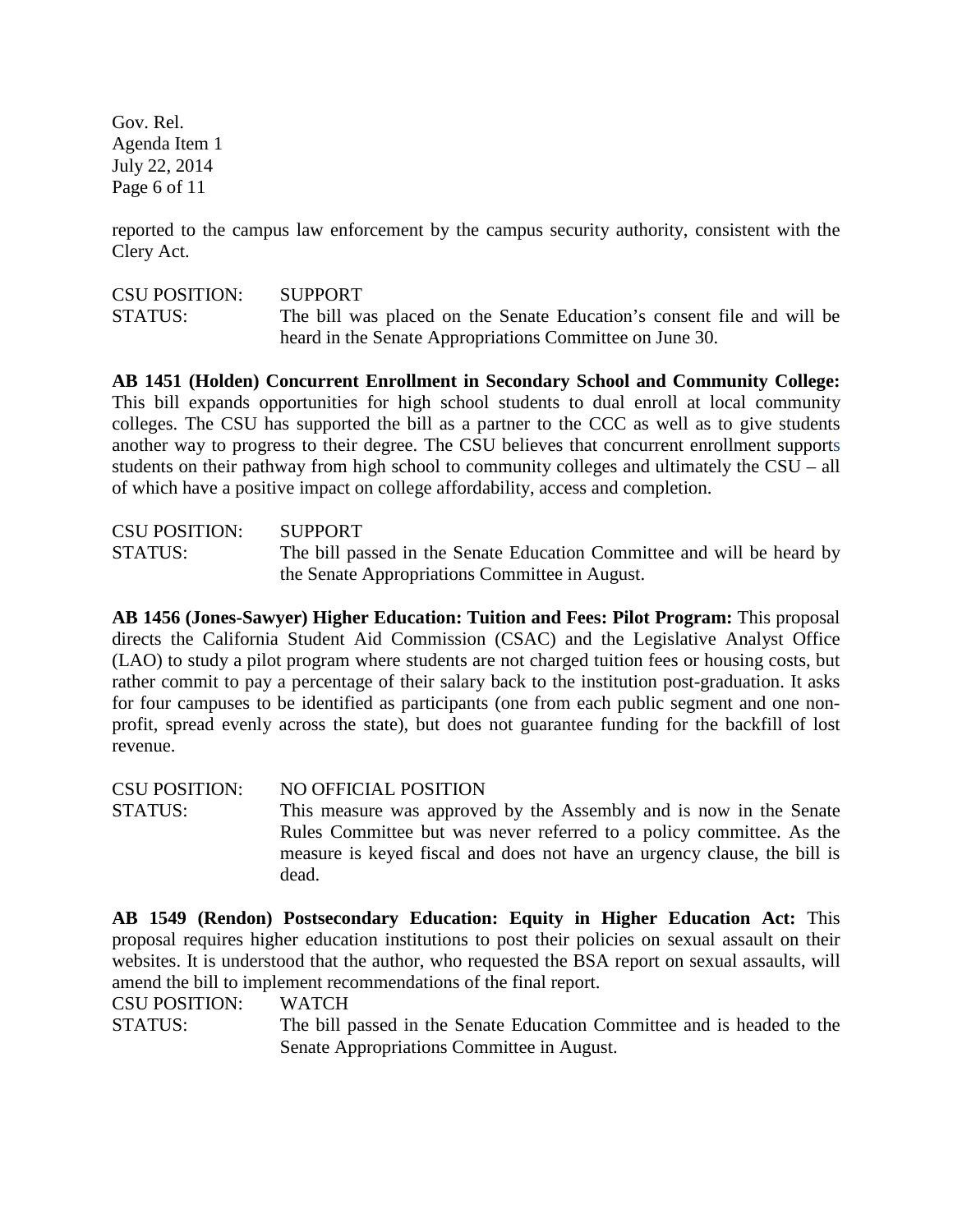Gov. Rel. Agenda Item 1 July 22, 2014 Page 7 of 11

**AB 1927 (Frazier) Student Financial Aid: Debit Cards:** This bill proposes that all California universities and colleges who offer financial aid disbursement via a third party debit card establish best practices and protect students from what some would call predatory practices by vendors such as Higher One. The most restrictive provisions were removed by the Assembly Banking Committee, addressing CSU concerns. While numerous community colleges have partnered with vendors like Higher One, only one CSU campus, Fresno, has signed a contract for this purpose.

CSU POSITION: NO OFFICIAL POSITION STATUS: The Senate Appropriations Committee will consider this measure in August.

**AB 1924 (Logue) Public Postsecondary Education: Baccalaureate Degree Pilot Program:**  This proposal is the third attempt by the author to create a new pathway for a student to complete their degree in four years at a cost not to exceed \$12,000. Per the language in the measure, an institution would volunteer to participate in the program. A similar version of the proposal creates a program at the UC capping total fees at \$25,000.

CSU POSITION: NO OFFICIAL POSITION STATUS: The measure will not be heard this year and is dead.

**AB 1953 (Skinner) Higher Education Energy Efficiency Act: Grants:** This proposal establishes financial assistance via no-interest, low-interest loans and loan loss reserves, and directs the California Energy Commission, in coordination with the CSU chancellor and UC president, to provide building retrofits that reduce energy demand on our campuses. The author is negotiating with leadership and the administration regarding the funding mechanism.

CSU POSITION: SUPPORT STATUS: This measure passed out of the Senate Energy, Utilities and Communications Committee and now goes to the Senate Appropriations Committee.

**AB 1969 (Levine) Postsecondary Education: Intersegmental Coordination in Governance:** The proposal requires the CSU and the CCC, and requests the UC, to coordinate the procuring of systemwide information technology and software for the purposes of enhancing student achievement. In addition, the measure requires that any future upgrades or revisions of our existing systems make them compatible with other segments.

CSU POSITION: NO OFFICIAL POSITION STATUS: All three segments have concerns about this measure and expected a different outcome in the policy committee this week. The CSU experts are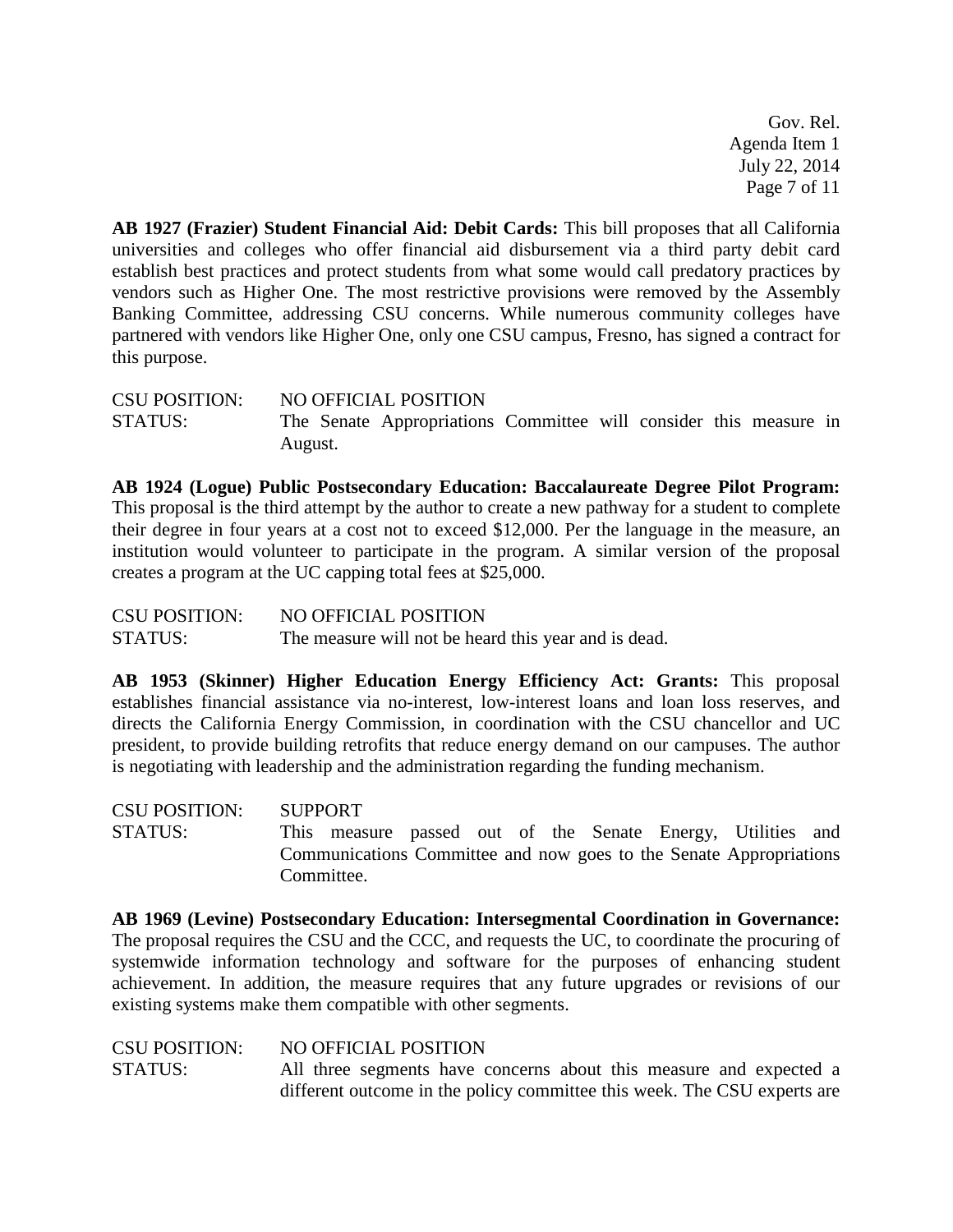Gov. Rel. Agenda Item 1 July 22, 2014 Page 8 of 11

> concerned with the feasibility and cost of this measure. The bill will be heard by the Senate Appropriations Committee in early August.

**AB 1977 (R. Hernandez) Public Postsecondary Education: Student Academic Preparation and Educational Partnerships:** This bill increases financial support for academic programs like the Early Academic Outreach Program (EAOP), the Mathematics, Engineering, Science Achievement (MESA) program, and the Puente program. These preparation programs are not funded by a line item in the CSU budget.

CSU POSITION: NO OFFICIAL POSITION STATUS: The measure was placed on the Assembly Appropriations suspense file due to costs and is now dead for the session.

**AB 2099 (Frazier) Postsecondary Education: Title 28 Awards:** This bill establishes minimum student outcome requirements for postsecondary institutions that educate student veterans and are utilizing their federal veteran's education benefits. Ultimately, the author's goal is to steer veterans away from enrolling at for-profit colleges that have high default and low graduation rates. The graduation and default rates that institutions must meet in order to enroll veterans utilizing their veteran's education benefits mirror that of the Cal Grant program. This bill would also require that institutions be fully *compliant* with the federal Principles of Excellence.

CSU POSITION: SUPPORT IF AMENDED STATUS: This bill passed the Senate Education Committee and will be heard in Senate Appropriations Committee in August. The CSU remains concerned with the requirement that all campuses fully comply with the federal principles, thus requiring new hires on every CSU campus at a significant unfunded cost.

**AB 2153 (Gray) Postsecondary Education: Course Offering:** This proposal, sponsored by the CFA, proposed a very restrictive statutory definition of "supplant" for extended education courses and programs at the CSU. The definition would have had harmful consequences on extended education and would have eliminated many options for students to enroll in extended education.

| <b>CSU POSITION:</b> | <b>OPPOSE</b>                                                           |
|----------------------|-------------------------------------------------------------------------|
| <b>STATUS:</b>       | This bill is no longer moving forward. Some of its provisions have been |
|                      | mitigated and will be amended into AB 2610 (Williams and Gray).         |

**AB 2235 (Buchanan) Education Facilities: Kindergarten-University Public Education Facilities Bond Act of 2014:** This bill authorizes a \$9 billion general obligation bond to be placed before the voters on the November 2014 statewide general election and gives higher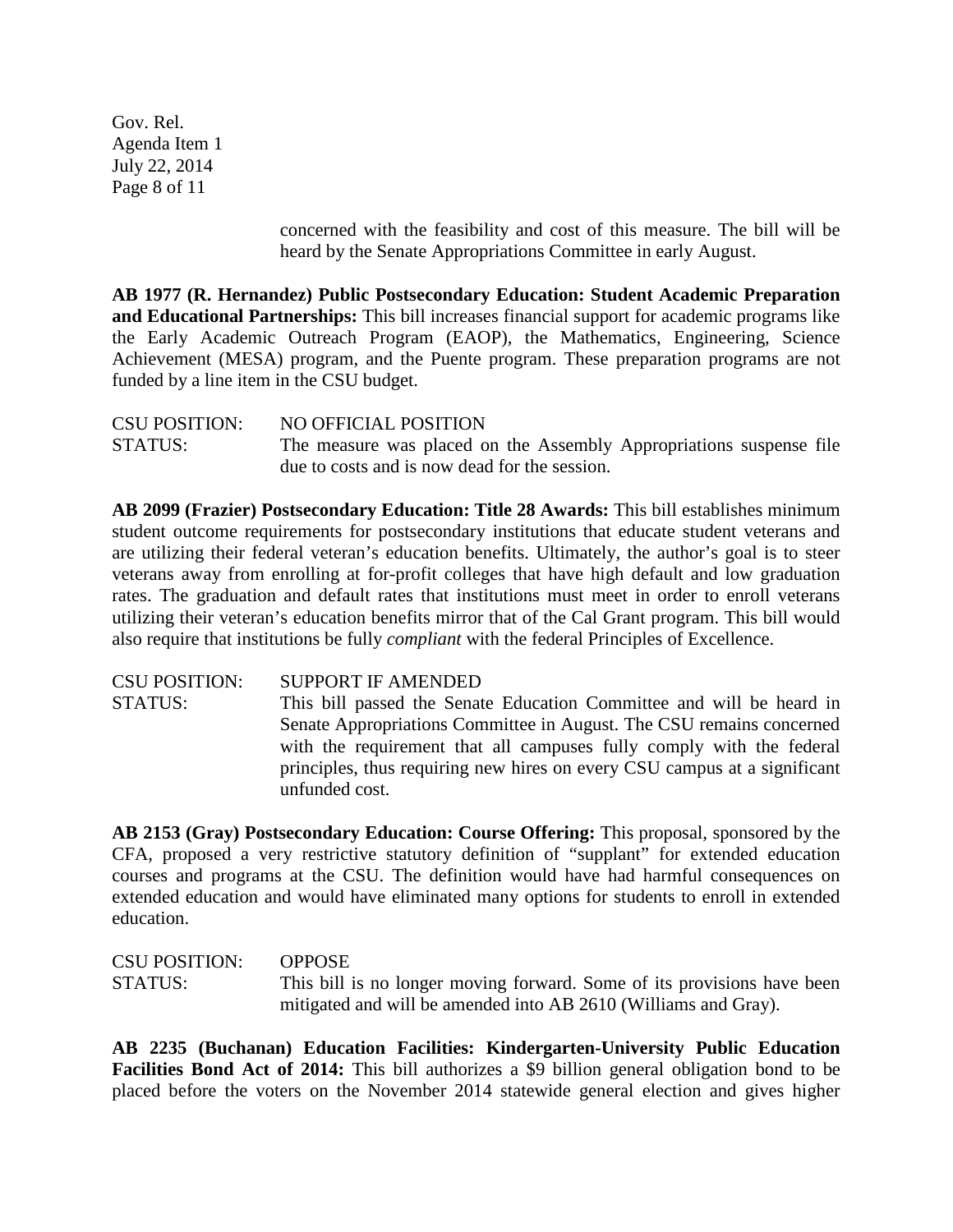Gov. Rel. Agenda Item 1 July 22, 2014 Page 9 of 11

education \$3 billion. The bond provides \$500 million to the CSU (and the UC) and \$2 billion to the community colleges.

CSU POSITION: SUPPORT STATUS: This measure was approved by the Senate Governance and Finance Committee and now goes to the Senate Appropriations Committee.

**AB 2721 (Pan) Trustees of the California State University: Non-faculty Employees:** This proposal adds a staff representative as a voting member of the Board of Trustees. As introduced, the nomination of proposed appointees to the Governor by the union required the staff trustee to be someone covered by HEERA. The CSU offered amendments to allow all staff to be considered for this appointment and the creation of a staff council similar to the Academic Senate for nominations to the Governor. The committee proposed changes consistent with CSU suggestions. ASR staff is working with legislative staff to ensure that the final bill language reflects these changes correctly.

CSU POSITION: PENDING STATUS: The bill passed the Senate Education Committee and will be heard in the Senate Appropriations Committee in August.

**SB 845 (Correa) Postsecondary Education: Electronic Disbursement of Student Financial Aid:** This bill is seen as another approach to the issues raised by AB 1927 (Frazier) regarding financial aid disbursement via debit cards. Senator Correa and his staff have worked closely with Chancellor's Office ASR and Contracts and Procurement staff to draft a bill that establishes *guidelines* for campus contract with third party vendors for this purpose. The measure is supported by CSSA.

CSU POSITION: SUPPORT STATUS: The bill will be heard by the Assembly Appropriations Committee in August.

**SB 850 (Block) Community College Districts: Baccalaureate Degree Pilot Program**: This measure authorizes a pilot program for CCC baccalaureate degrees that are not offered by the CSU and UC. Up to 15 districts can offer one program each to respond to workforce needs after being approved by the CCC chancellor and Board of Governors. The CSU worked closely with Senator Block to develop amendments that addressed concerns from Academic Affairs and in turn we were one of two supporters asked to testify in committee earlier this week. The CSU played a significant role responding to questions by committee members during the hearing noting a strong partnership with the CCC and interest in finding ways to serve students and the state.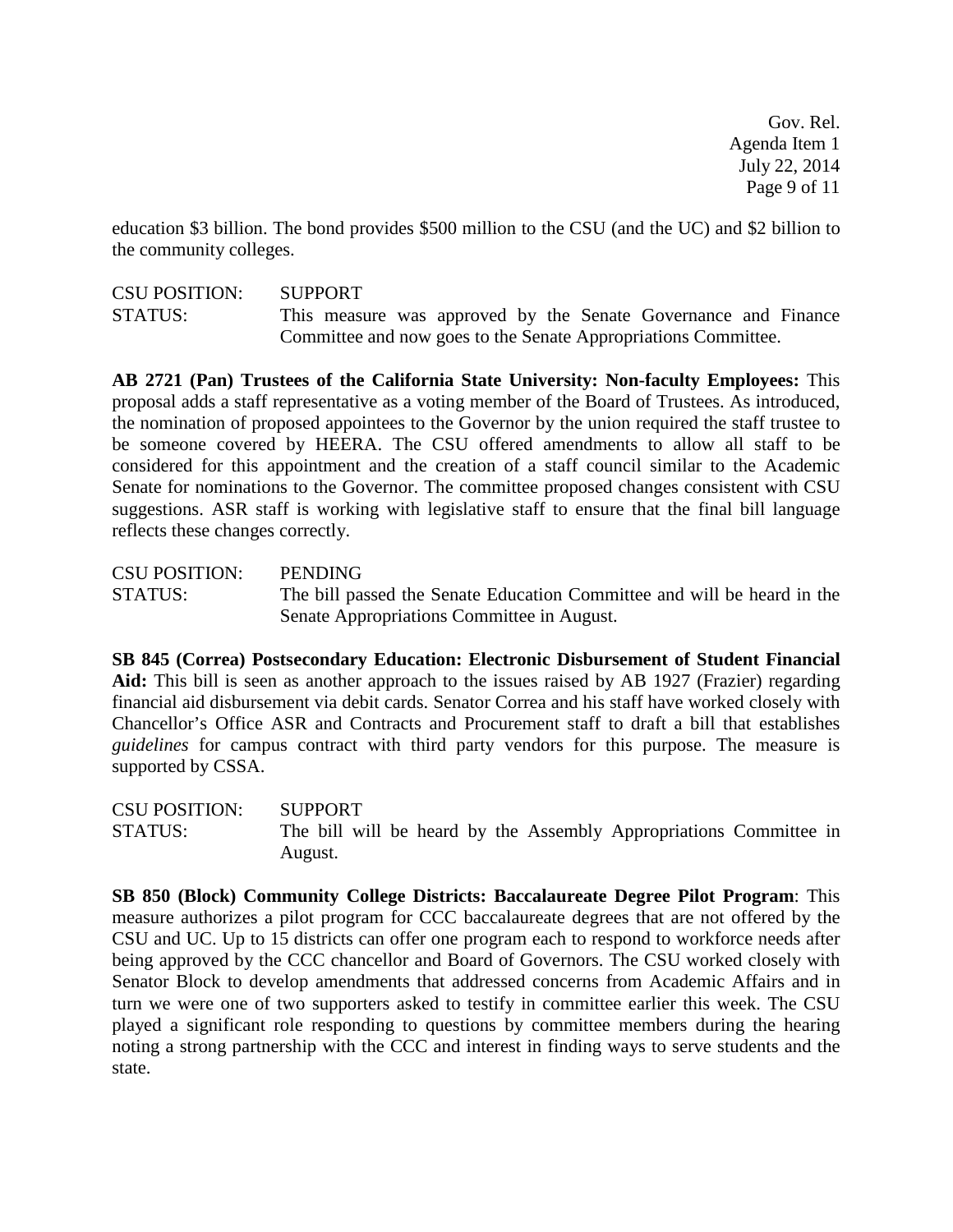Gov. Rel. Agenda Item 1 July 22, 2014 Page 10 of 11

# CSU POSITION: SUPPORT STATUS: This measure passed out of the Assembly Higher Education Committee and now goes to the Assembly Appropriations Committee.

**SB 943 (Beall) CSU: Personal Services Contracting**: This measure establishes standards for personal service contracts similar to those of the State Civil Service Act to be applicable to the CSU. It requires the Public Employment Relations Board to review and disapprove a contract that does not meet those standards among other things.

| <b>CSU POSITION:</b> | <b>OPPOSE</b>                                                |
|----------------------|--------------------------------------------------------------|
| <b>STATUS:</b>       | This measure was defeated in the Senate Education Committee. |

**SB 967 (DeLeon) Student Safety: Sexual Assault:** This proposal requires the public segments as well as the independent universities and colleges to adopt policies on campus sexual violence, including an affirmative consent standard in the determination of whether consent was given by a complainant and to provide written notification to the victim about the availability of resources and services. Much of what the measure proposes to do is already required by federal regulations, but both Assembly Member Gatto and Senator DeLeon have Occidental College within their districts where significant issues have been raised by students and others.

CSU POSITION: SUPPORT STATUS: This measure passed out of the Assembly's Judiciary and Higher Education Committees and now goes to the Assembly Appropriations Committee. The CSU supports the intent of the bill and is working with the author on some of the wording in the measure.

**SB 1017 (Evans) Education Finance: Oil and Gas Severance Tax:** This proposal establishes an oil severance tax which would designate fifty percent of the revenues received to the UC, CSU, and CCC; twenty-five percent to the Department of Park and Recreations; and twenty-five percent towards the California Health and Human Services Agency. The CSU would be required to use the funds provided to the system for the following purposes: 1) deferred maintenance; 2) instructional equipment replacement; 3) pay off debt from a statewide bond; and, 4) minor capital outlay projects as allocated by a newly created oversight board rather than the Board of Trustees.

| <b>CSU POSITION:</b> | NO OFFICIAL POSITION                                                   |
|----------------------|------------------------------------------------------------------------|
| STATUS:              | This measure was held on the Senate Appropriation Committee's suspense |
|                      | file and is now dead for the year.                                     |